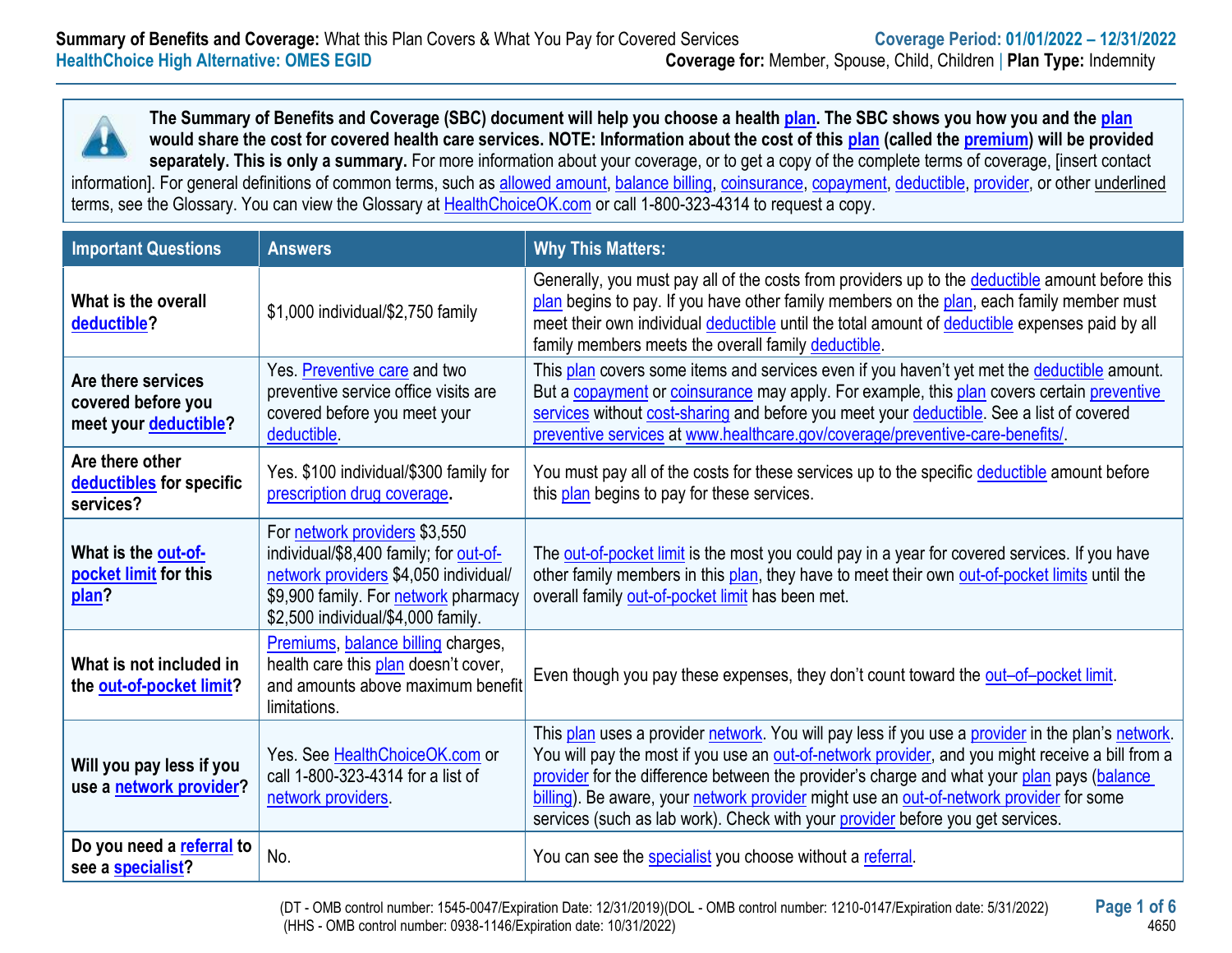All **[copayment](https://www.healthcare.gov/sbc-glossary/#copayment)** and **[coinsurance](https://www.healthcare.gov/sbc-glossary/#coinsurance)** costs shown in this chart are after your **[deductible](https://www.healthcare.gov/sbc-glossary/#deductible)** has been met, if a **[deductible](https://www.healthcare.gov/sbc-glossary/#deductible)** applies.  $\blacktriangle$ 

|                                                          |                                                     | <b>What You Will Pay</b>                                                        |                                                                     |                                                                                                                      |  |
|----------------------------------------------------------|-----------------------------------------------------|---------------------------------------------------------------------------------|---------------------------------------------------------------------|----------------------------------------------------------------------------------------------------------------------|--|
| <b>Common Medical Event</b>                              | <b>Services You May Need</b>                        | <b>Network Provider</b><br>(You will pay the least)                             | <b>Out-of-Network</b><br><b>Provider</b><br>(You will pay the most) | <b>Limitations, Exceptions, &amp; Other Important</b><br><b>Information</b>                                          |  |
| If you visit a health care                               | Primary care visit to treat an<br>injury or illness | \$30 copay/office visit                                                         | 50% coinsurance                                                     | Charges other than for an office visit apply to<br>deductible and coinsurance. Balance billing                       |  |
| provider's office or                                     | <b>Specialist visit</b>                             | \$50 copay/visit                                                                | 50% coinsurance                                                     | applies to out-of-network provider claims.                                                                           |  |
| clinic                                                   | Preventive care/screening/<br>immunization          | No charge                                                                       | 50% coinsurance                                                     | <b>Balance billing applies to out-of-network</b><br>provider claims.                                                 |  |
|                                                          | Diagnostic test (x-ray, blood<br>work)              | 20% coinsurance                                                                 | 50% coinsurance                                                     | Certification may be required. If certification<br>is not obtained, a 10% penalty or denial of                       |  |
| If you have a test                                       | Imaging (CT/PET scans,<br>MRI <sub>s</sub> )        | 20% coinsurance                                                                 | 50% coinsurance                                                     | benefits may occur. See plan handbook for<br>details. Balance billing applies to out-of-<br>network provider claims. |  |
|                                                          | Generic drugs                                       | \$10 copay 30-day supply/<br>\$25 copay 31-90 day<br>supply/ prescription       | 50% prescription                                                    | See plan handbook for details.                                                                                       |  |
| If you need drugs to<br>treat your illness or            | Preferred brand drugs                               | \$45 copay 30-day supply/<br>\$90 copay 31-90 day<br>supply/ prescription       | 50% prescription                                                    | See plan handbook for details.                                                                                       |  |
| condition<br>More information about<br>prescription drug | Non-preferred brand drugs                           | \$75 copay 30-day<br>supply/\$150 copay 31-90<br>day supply/ prescription       | 75% prescription                                                    | See plan handbook for details.                                                                                       |  |
| coverage is available at<br>HealthChoiceOK.com           | <b>Specialty drugs</b>                              | Generic - \$10 copay*<br>Preferred - \$100 copay*<br>Non-preferred -\$200 copay | Not Covered                                                         | *Specialty drugs are covered only up to a 30-<br>day supply per copay                                                |  |
| If you have outpatient                                   | Facility fee (e.g., ambulatory<br>surgery center)   | 20% coinsurance                                                                 | 50% coinsurance                                                     | Certification may be required. If certification<br>is not obtained, a 10% penalty or denial of                       |  |
| surgery                                                  | Physician/surgeon fees                              | 20% coinsurance                                                                 | 50% coinsurance                                                     | benefits may occur. See plan handbook for<br>details. Balance billing applies to out-of-<br>network provider claims. |  |

[\* For more information about limitations and exceptions, see the plan or policy document at [HealthChoiceOK.com.](https://oklahoma.gov/healthchoice.html)] **Page 2 of 6**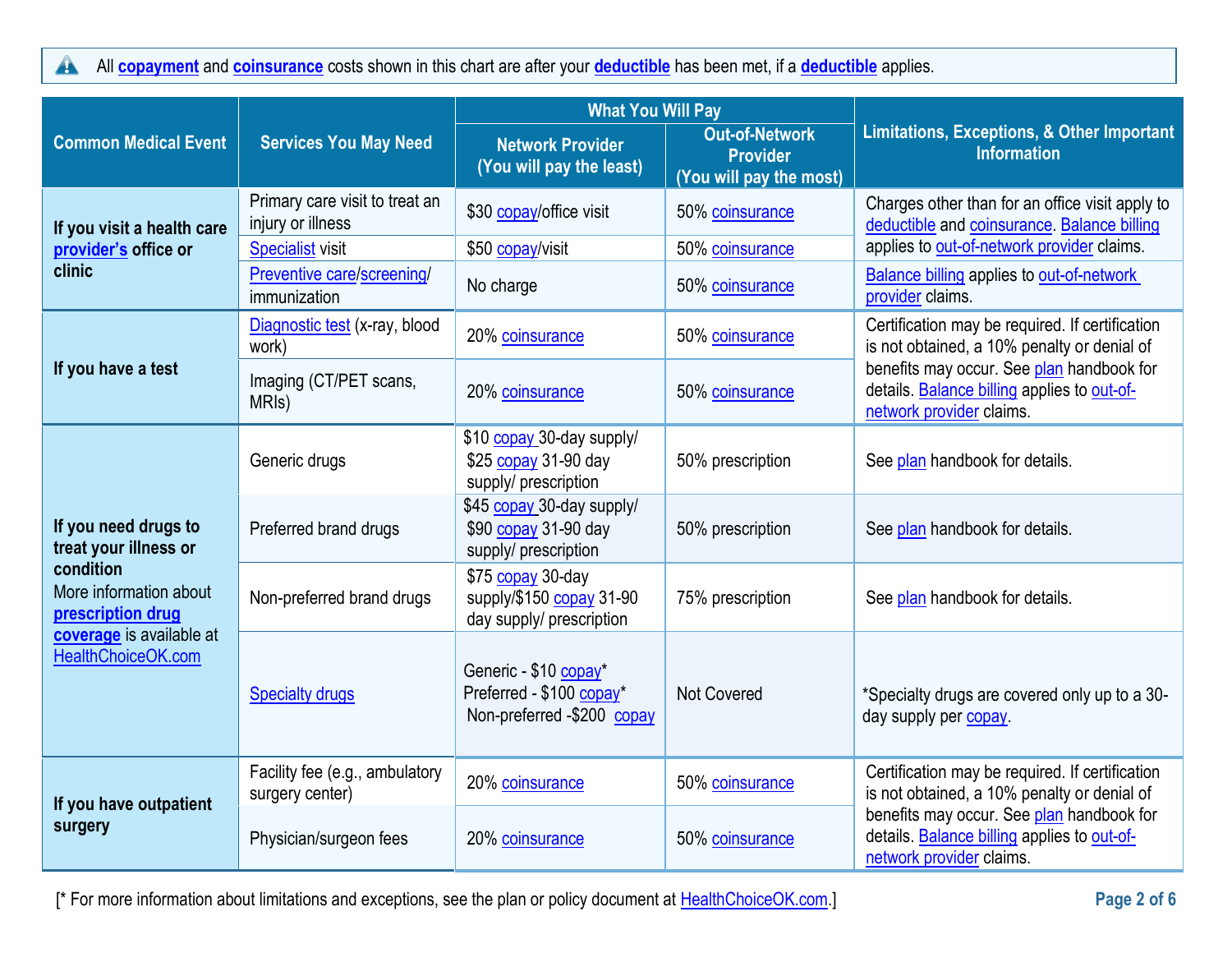|                                                              |                                                                                                                   | <b>What You Will Pay</b>                                     |                                                                                                       |                                                                                                                                                                                                                        |
|--------------------------------------------------------------|-------------------------------------------------------------------------------------------------------------------|--------------------------------------------------------------|-------------------------------------------------------------------------------------------------------|------------------------------------------------------------------------------------------------------------------------------------------------------------------------------------------------------------------------|
| <b>Common Medical Event</b>                                  | <b>Services You May Need</b>                                                                                      | <b>Network Provider</b><br>(You will pay the least)          | <b>Out-of-Network</b><br><b>Provider</b><br>(You will pay the most)                                   | <b>Limitations, Exceptions, &amp; Other Important</b><br><b>Information</b>                                                                                                                                            |
|                                                              | <b>Emergency room care</b>                                                                                        | \$200 copay<br>20% coinsurance                               |                                                                                                       | \$200 copay is waived if admitted to hospital<br>or if death occurs prior to admission.                                                                                                                                |
| If you need immediate<br>medical attention                   | <b>Emergency medical</b><br>transportation                                                                        | 20% coinsurance                                              | 20% coinsurance                                                                                       | <b>Balance billing applies to out-of-network</b><br>provider claims; excluding air ambulance<br>transports.                                                                                                            |
|                                                              | <b>Urgent care</b>                                                                                                | \$30 copay<br>20% coinsurance                                | \$30 copay<br>50% coinsurance                                                                         | <b>Balance billing applies to out-of-network</b><br>provider claims.                                                                                                                                                   |
| If you have a hospital                                       | Facility fee (e.g., hospital<br>room)                                                                             | 20% coinsurance                                              | \$300 copay<br>50% coinsurance                                                                        | Certification may be required. If certification<br>is not obtained, a 10% penalty or denial of                                                                                                                         |
| stay                                                         | Physician/surgeon fees                                                                                            | 20% coinsurance                                              | 50% coinsurance                                                                                       | benefits may occur. See plan handbook for<br>details. Balance billing applies to out-of-<br>network provider claims.                                                                                                   |
| If you need mental                                           | <b>Outpatient services</b>                                                                                        | 20% coinsurance                                              | 50% coinsurance                                                                                       | Limit of 20 visits per calendar year without<br>certification. <b>Balance billing</b> applies to out-of-<br>network provider claims.                                                                                   |
| health, behavioral<br>health, or substance<br>abuse services | Inpatient services                                                                                                | 20% coinsurance                                              | 50% coinsurance<br>\$300 copay (for each<br>out-of-network provider<br>non-emergent hospital<br>stay) | Certification may be required. If certification<br>is not obtained, a 10% penalty or denial of<br>benefits may occur. See plan handbook for<br>details. Balance billing applies to out-of-<br>network provider claims. |
|                                                              | Office visits                                                                                                     | \$30 copay/Primary care visit<br>\$50 copay/Specialist visit | 50% coinsurance                                                                                       | <b>Balance billing applies to out-of-network</b><br>provider claims.                                                                                                                                                   |
|                                                              | Childbirth/delivery<br>professional services                                                                      | 20% coinsurance                                              | 50% coinsurance                                                                                       | Includes one postpartum home visit, criteria<br>must be met. Balance billing applies to out-<br>of-network provider claims.                                                                                            |
| If you are pregnant                                          | Childbirth/delivery facility<br>services                                                                          | 20% coinsurance                                              | 50% coinsurance<br>\$300 copay (for each<br>out-of-network provider<br>non-emergent hospital<br>stay) | Certification may be required. If certification<br>is not obtained, a 10% penalty or denial of<br>benefits may occur. See plan handbook for<br>details. Balance billing applies to out-of-<br>network provider claims. |
| If you need help                                             | Home health care                                                                                                  | 20% coinsurance                                              | 50% coinsurance                                                                                       | Certification may be required. If certification                                                                                                                                                                        |
|                                                              | [* For more information about limitations and exceptions, see the plan or policy document at HealthChoiceOK.com.] |                                                              |                                                                                                       | Page 3 of 6                                                                                                                                                                                                            |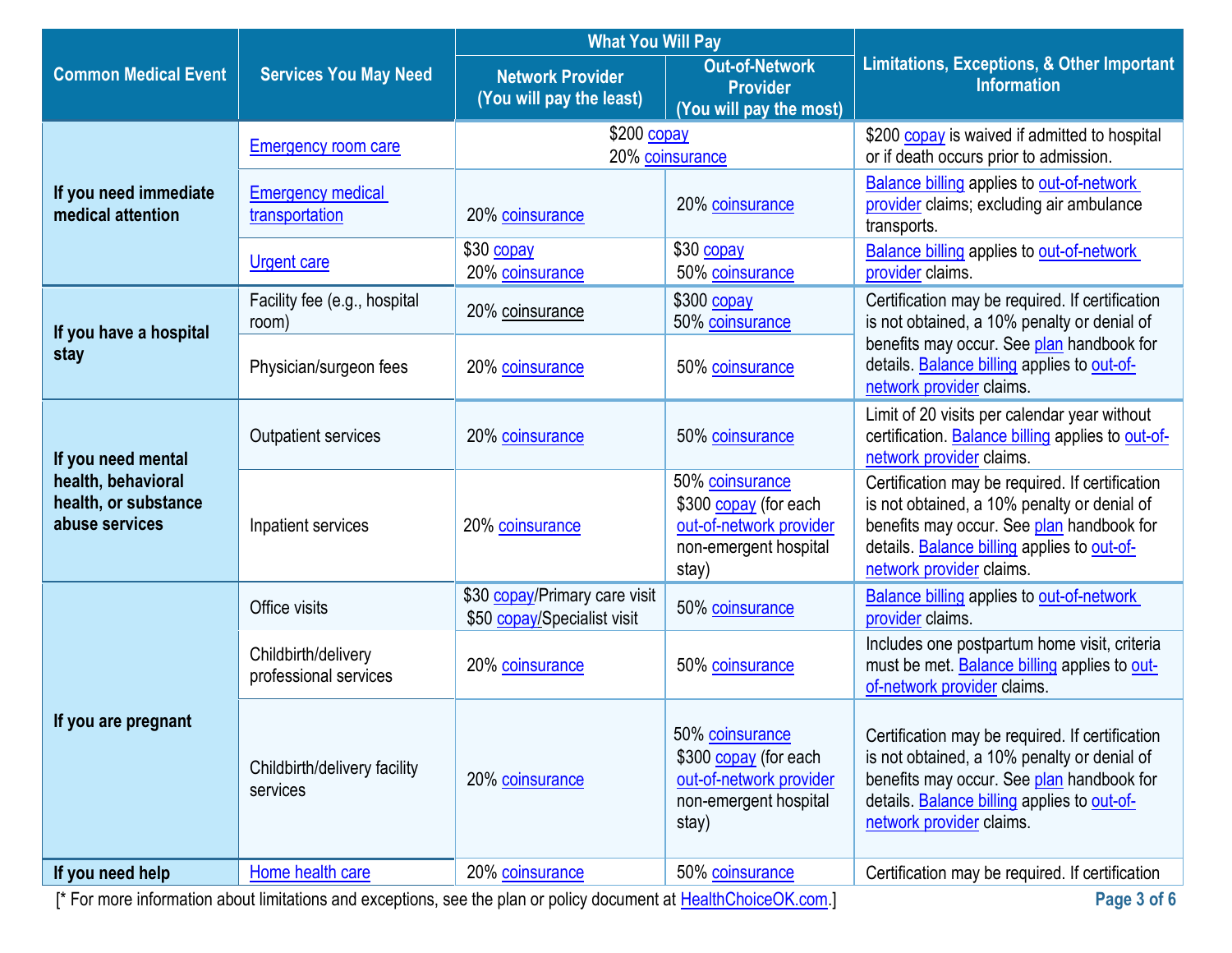|                                                     |                                | <b>What You Will Pay</b>                            |                                                                     |                                                                                                                                                                                                                                                                          |  |
|-----------------------------------------------------|--------------------------------|-----------------------------------------------------|---------------------------------------------------------------------|--------------------------------------------------------------------------------------------------------------------------------------------------------------------------------------------------------------------------------------------------------------------------|--|
| <b>Common Medical Event</b>                         | <b>Services You May Need</b>   | <b>Network Provider</b><br>(You will pay the least) | <b>Out-of-Network</b><br><b>Provider</b><br>(You will pay the most) | <b>Limitations, Exceptions, &amp; Other Important</b><br><b>Information</b>                                                                                                                                                                                              |  |
| recovering or have<br>other special health<br>needs |                                |                                                     |                                                                     | is not obtained, a 10% penalty or denial of<br>benefits may occur. See plan handbook for<br>details. Balance billing applies to out-of-<br>network provider claims. (Up to 100 visits per<br>calendar year.)                                                             |  |
|                                                     | <b>Rehabilitation services</b> | 20% coinsurance                                     | 50% coinsurance                                                     | Certification may be required. If certification<br>is not obtained, a 10% penalty or denial of<br>benefits may occur. See plan handbook for<br>details. (Up to 60 visits per calendar year for<br>each type of therapy including physical,<br>occupational, and speech.) |  |
|                                                     | <b>Habilitation services</b>   | <b>Not Covered</b>                                  | Not Covered                                                         | <b>Excluded services</b>                                                                                                                                                                                                                                                 |  |
|                                                     | <b>Skilled nursing care</b>    | 20% coinsurance                                     | 50% coinsurance                                                     | Certification may be required. If certification<br>is not obtained, a 10% penalty or denial of<br>benefits may occur. See plan handbook for<br>details. (Up to 100 days per calendar year.)                                                                              |  |
|                                                     | Durable medical equipment      | 20% coinsurance                                     | 50% coinsurance                                                     | Certification may be required. If certification is<br>not obtained, a 10% penalty or denial of                                                                                                                                                                           |  |
|                                                     | <b>Hospice services</b>        | 20% coinsurance                                     | 50% coinsurance                                                     | benefits may occur. See plan handbook for<br>details.                                                                                                                                                                                                                    |  |
|                                                     | Children's eye exam            | Not covered                                         | Not covered                                                         | <b>Excluded services</b>                                                                                                                                                                                                                                                 |  |
| If your child needs<br>dental or eye care           | Children's glasses             | Not covered                                         | Not covered                                                         | <b>Excluded services</b>                                                                                                                                                                                                                                                 |  |
|                                                     | Children's dental check-up     | Not covered                                         | Not covered                                                         | <b>Excluded services</b>                                                                                                                                                                                                                                                 |  |

# **Excluded Services & Other Covered Services:**

[\* For more information about limitations and exceptions, see the plan or policy document at [HealthChoiceOK.com.](https://oklahoma.gov/healthchoice.html)] **Page 4 of 6**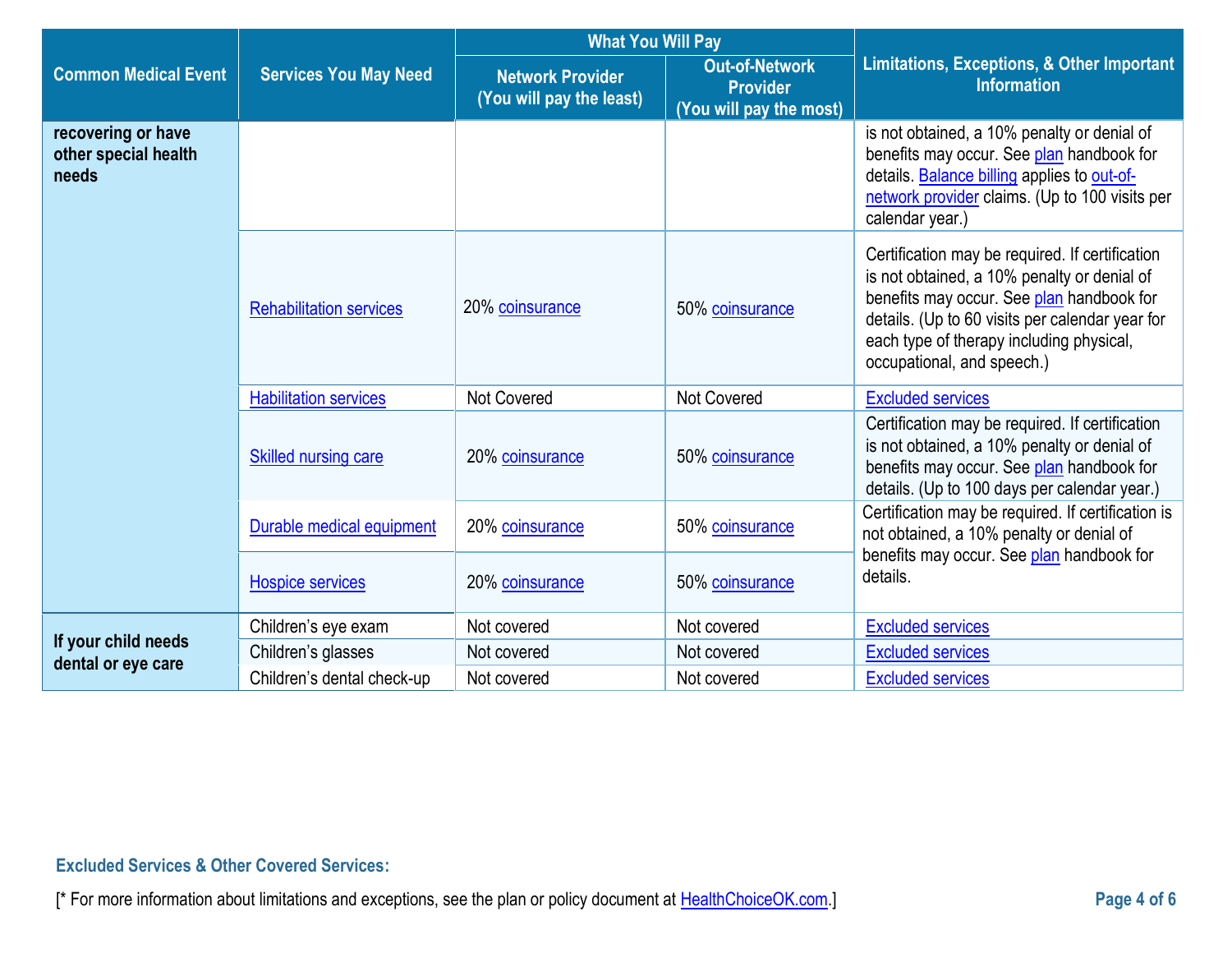| Services Your Plan Generally Does NOT Cover (Check your policy or plan document for more information and a list of any other excluded services.) |  |                                                                                       |  |                                                          |
|--------------------------------------------------------------------------------------------------------------------------------------------------|--|---------------------------------------------------------------------------------------|--|----------------------------------------------------------|
| Acupuncture (except for anesthesia)                                                                                                              |  | <b>Habilitation services</b>                                                          |  | Routine eye care (Adult)                                 |
| Cosmetic surgery                                                                                                                                 |  | Long-term care                                                                        |  | Routine foot care                                        |
| Dental care                                                                                                                                      |  | Private-duty nursing                                                                  |  | Weight loss programs                                     |
|                                                                                                                                                  |  |                                                                                       |  |                                                          |
| Other Covered Services (Limitations may apply to these services. This isn't a complete list. Please see your plan document.)                     |  |                                                                                       |  |                                                          |
| Bariatric Surgery (Limited coverage for certain<br>treatments)                                                                                   |  | Hearing aids (under the age of 18, 1 every 48<br>months per hearing impaired ear)     |  | • CDC-recognized National Diabetes Prevention<br>Program |
| Chiropractic care (60 visits per calendar year)                                                                                                  |  | Infertility treatment (Limited coverage for certain<br>services, drugs and treatment) |  | Non-emergency care when traveling outside the<br>U.S.    |

Your Rights to Continue Coverage: There are agencies that can help if you want to continue your coverage after it ends. The contact information for those agencies is: [insert State, HHS, DOL, and/or other applicable agency contact information]. Other coverage options may be available to you, too, including buying individual insurance coverage through the [Health Insurance](https://www.healthcare.gov/sbc-glossary/#health-insurance) [Marketplace.](https://www.healthcare.gov/sbc-glossary/#marketplace) For more information about the [Marketplace,](https://www.healthcare.gov/sbc-glossary/#marketplace) visi[t www.HealthCare.gov](http://www.healthcare.gov/) or call 1-800-318-2596.

**Your Grievance and Appeals Rights:** There are agencies that can help if you have a complaint against your [plan](https://www.healthcare.gov/sbc-glossary/#plan) for a denial of [a claim.](https://www.healthcare.gov/sbc-glossary/#claim) This complaint is called a [grievance](https://www.healthcare.gov/sbc-glossary/#grievance) or [appeal.](https://www.healthcare.gov/sbc-glossary/#appeal) For more information about your rights, look at the explanation of benefits you will receive for that medical [claim.](https://www.healthcare.gov/sbc-glossary/#claim) You[r plan](https://www.healthcare.gov/sbc-glossary/#plan) documents also provide complete information on how to submit a [claim,](https://www.healthcare.gov/sbc-glossary/#claim) [appeal,](https://www.healthcare.gov/sbc-glossary/#appeal) or a [grievance](https://www.healthcare.gov/sbc-glossary/#grievance) for any reason to your [plan.](https://www.healthcare.gov/sbc-glossary/#plan) For more information about your rights, this notice, or assistance, contact: EGID Health Claims Administrator 1-800-323-4314, TTY 711; HealthChoice Member Services 405-717-8780 or toll free 1-800-752-9475 TDD Oklahoma City Area: 1-405-949-2281, TDD All Areas: 1-866-447-0436. Additionally, a consumer assistance program can help you file your appeal. Contact the Oklahoma Insurance Department at [www.ok.gov/oid/Consumers/Consumer\\_Assistance/index.html.](http://www.ok.gov/oid/Consumers/Consumer_Assistance/index.html)

## **Does this plan provide Minimum Essential Coverage? Yes**

[Minimum Essential Coverage](https://www.healthcare.gov/sbc-glossary/#minimum-essential-coverage) generally includes [plans,](https://www.healthcare.gov/sbc-glossary/#plan) [health insurance](https://www.healthcare.gov/sbc-glossary/#health-insurance) available through the [Marketplace](https://www.healthcare.gov/sbc-glossary/#marketplace) or other individual market policies, Medicare, Medicaid, CHIP, TRICARE, and certain other coverage. If you are eligible for certain types of [Minimum Essential Coverage,](https://www.healthcare.gov/sbc-glossary/#minimum-essential-coverage) you may not be eligible for the [premium tax credit.](https://www.healthcare.gov/sbc-glossary/#premium-tax-credits)

## **Does this plan meet the Minimum Value Standards? Yes**

If your [plan](https://www.healthcare.gov/sbc-glossary/#plan) doesn't meet the [Minimum Value Standards,](https://www.healthcare.gov/sbc-glossary/#minimum-value-standard) you may be eligible for a [premium tax credit](https://www.healthcare.gov/sbc-glossary/#premium-tax-credits) to help you pay for a plan through the [Marketplace.](https://www.healthcare.gov/sbc-glossary/#marketplace)

## **Language Access Services:**

[Spanish (Español): Para obtener asistencia en Español, llame al 1-800-323-4314.]

[Tagalog (Tagalog): Kung kailangan ninyo ang tulong sa Tagalog tumawag sa 1-800-323-4314.]

[Chinese (中文): 如果需要中文的帮助, 请拨打这个号码 1-800-323-4314.]

[Navajo (Dine): Dinek'ehgo shika at'ohwol ninisingo, kwiijigo holne' [1-800-323-4314.]

**To see examples of how this [plan](https://www.healthcare.gov/sbc-glossary/#plan) might cover costs for a sample medical situation, see the next section***.*

**PRA Disclosure Statement:** According to the Paperwork Reduction Act of 1995, no persons are required to respond to a collection of information unless it displays a valid OMB control number. The valid OMB control number for this information collection is **0938-1146**. The time required to complete this information collection is estimated to average **0.08** hours per response, including the time to review instructions, search existing data resources, gather the data needed, and complete and review the information collection. If you have comments concerning the accuracy of the time estimate(s) or suggestions for improving this form, please write to: CMS, 7500 Security Boulevard, Attn: PRA Reports Clearance Officer, Mail Stop C4-26-05, Baltimore, Maryland 21244-1850.